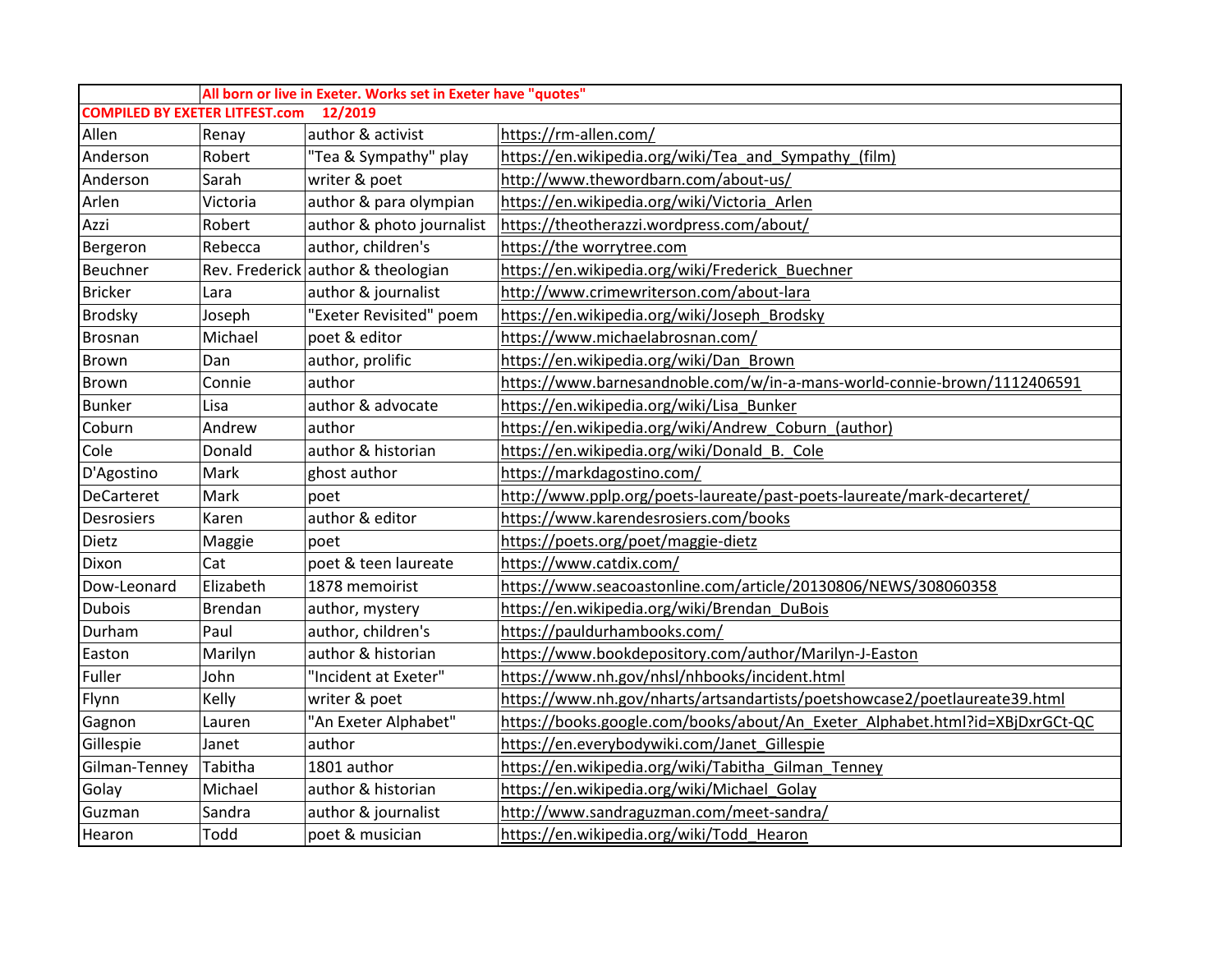| Heath          | Rev. Emily     | author & theologian     | https://emilycheath.com/books/                                                    |
|----------------|----------------|-------------------------|-----------------------------------------------------------------------------------|
| Hill           | Joe            | author, prolific        | https://en.wikipedia.org/wiki/Joe Hill (writer)                                   |
| Holcomb        | Duncan         | author, religious       | https://www.amazon.com/Gospel-According-Us-Duncan-Holcomb/dp/0940121387           |
| Huebner        | Dawn           | author & psychologist   | https://www.dawnhuebnerphd.com/books-by-dawn/                                     |
| Irving         | John           | author, prolific        | https://en.wikipedia.org/wiki/John Irving                                         |
| Kane           | Debbie         | writer                  | https://debbiekanewriter.com/about/                                               |
| Kendrick       | <b>Dolores</b> | poet                    | https://en.wikipedia.org/wiki/Dolores Kendrick                                    |
| Knowles        | John           | "Seperate Peace" novel  | https://en.wikipedia.org/wiki/John Knowles                                        |
| Landis         | Denise         | author & cook           | https://en.wikipedia.org/wiki/Denise Landis                                       |
| Landis         | <b>JD</b>      | author & editor         | https://en.wikipedia.org/wiki/J. D. Landis                                        |
| Lemist         | Mary           | librarian & bookmobile  | https://en.wikipedia.org/wiki/Mary Lemist Titcomb                                 |
| Locke          | Christopher    | poet                    | https://www.nh.gov/nharts/artsandartists/poetshowcase/poetlaureate38.html         |
| McGuinn        | Rex            | poet                    | https://www.goodreads.com/book/show/5115297-landing-in-minneapolis                |
| Merrill        | Nancy          | author & historian      | https://www.exeternh.gov/community/literature-about-exeter                        |
| Miller         | Matthew W.     | poet                    | http://mattwmiller.com/bio                                                        |
| Molloy         | Anne           | author, YA              | http://www.seacoastnh.com/anne-molloy-adventure-author/                           |
| <b>Myers</b>   | Alex           | author & advocate       | https://alexmyerswriting.com/                                                     |
| Odiorne        | Thomas         | 1792 poet & bookseller  | https://www.jstor.org/stable/2920731?seq=1                                        |
| Pace           | Joe            | author                  | https://www.amazon.com/Joe-Pace/e/B00DZNGN5K/ref=dp_byline_cont_ebooks_1          |
| Perdomo        | Willie         | poet & author           | https://en.wikipedia.org/wiki/Willie Perdomo                                      |
| Perry          | Gina           | author & illustrator    | http://www.ginaperry.com/                                                         |
| Perry          | William, Dr.   | 1830 memoirs            | https://archive.org/stream/exeterin1830note00perr/exeterin1830note00perr djvu.txt |
| Perry-Fogg     | William        | 1872 author & traveller | https://en.wikipedia.org/wiki/William_Perry_Fogg                                  |
| Plouffe-Lazure | Erica          | writer                  | https://ericaplouffelazure.com/                                                   |
| Pratt          | Charles        | poet                    | https://www.hobblebush.com/pratt--charles-w-                                      |
| Pruitt         | Sarah          | author & historian      | http://www.sarahpruitt.com/about-1                                                |
| Purdy          | Jessica        | writer & poet           | http://www.jessicapurdy.com/                                                      |
| Repko          | Sue            | writer & poet           | https://suerepko.com/                                                             |
| Rimkunas       | Barbara        | author & historian      | https://www.arcadiapublishing.com/Products/9781626197312                          |
| Ring           | Phyllis        | author & editor         | http://www.phyllisring.com/                                                       |
| Rockwell       | Nancy          | syndicate blogger       | https://www.patheos.com/blogs/biteintheapple/author/nrockwell/                    |
| Rowan          | Edward L.      | author & therapist      | https://en.wikipedia.org/wiki/Edward L. Rowan                                     |
| Schwarz        | Christina      | author                  | https://www.penguinrandomhouse.com/authors/27419/christina-schwarz                |
| Schwarz        | Benjamin       | author & editor         | https://en.wikipedia.org/wiki/Benjamin_Schwarz_(writer)                           |